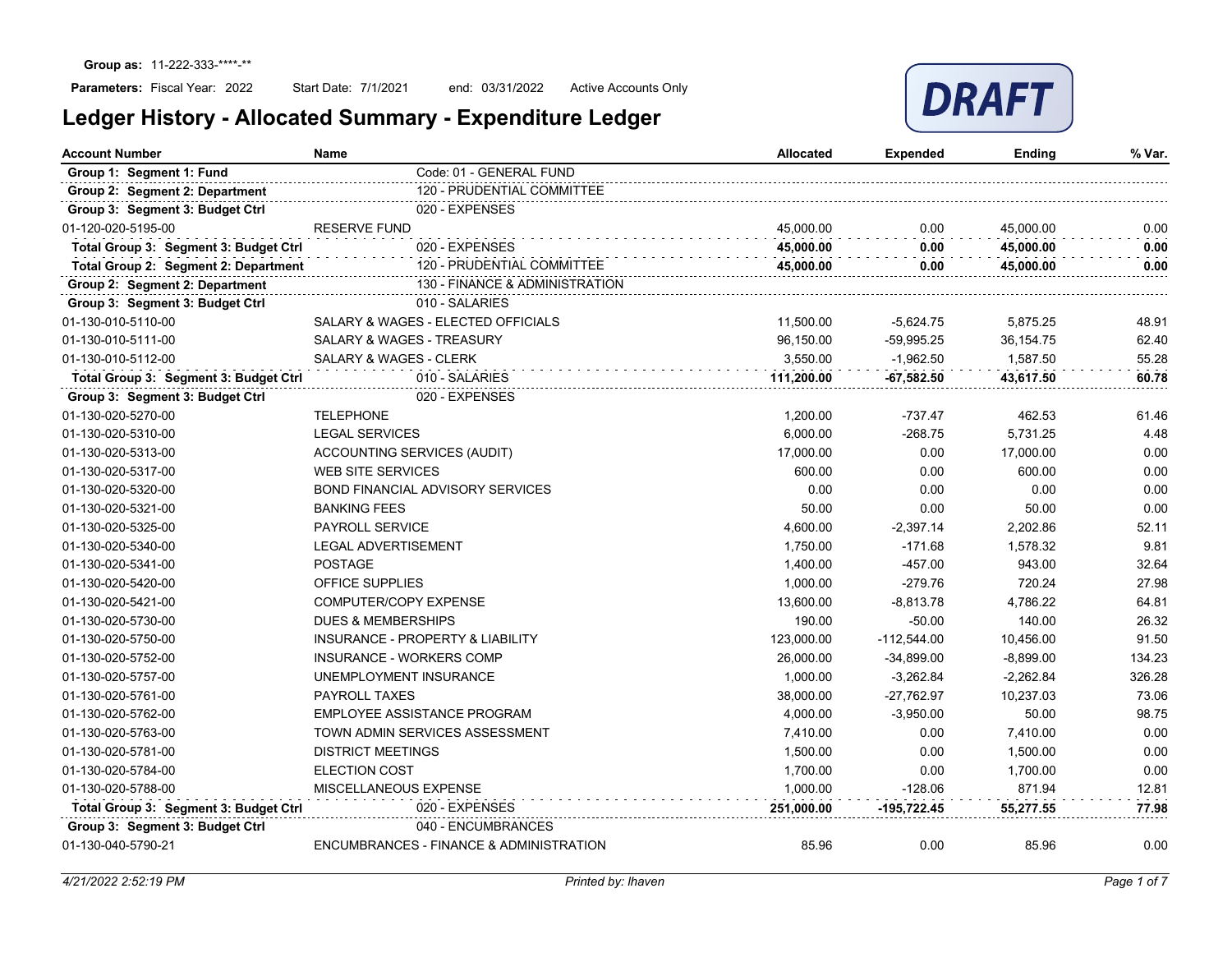

| <b>Account Number</b>                 | <b>Name</b>                        | <b>Allocated</b> | <b>Expended</b>   | Ending       | % Var. |
|---------------------------------------|------------------------------------|------------------|-------------------|--------------|--------|
| Total Group 3: Segment 3: Budget Ctrl | 040 - ENCUMBRANCES                 | 85.96            | 0.00              | 85.96        | 0.00   |
| Total Group 2: Segment 2: Department  | 130 - FINANCE & ADMINISTRATION     | 362,285.96       | $-263,304.95$     | 98,981.01    | 72.68  |
| Group 2: Segment 2: Department        | 220 - FIRE                         |                  |                   |              |        |
| Group 3: Segment 3: Budget Ctrl       | 010 - SALARIES                     |                  |                   |              |        |
| 01-220-010-5113-00                    | <b>SALARY &amp; WAGES - CHIEF</b>  | 160,465.00       | -108,485.78       | 51,979.22    | 67.61  |
| 01-220-010-5115-00                    | SALARY & WAGES - DEPUTY CHIEF      | 117,875.00       | $-82,196.30$      | 35,678.70    | 69.73  |
| 01-220-010-5120-00                    | SALARY & WAGES - PERM FULL TIME    | 959,800.00       | -703,875.76       | 255,924.24   | 73.34  |
| 01-220-010-5124-00                    | SALARY & WAGES - INCIDENT PERM     | 35,000.00        | $-33,709.37$      | 1,290.63     | 96.31  |
| 01-220-010-5125-00                    | SALARY & WAGES - TRAINING FT       | 75,000.00        | $-8,031.53$       | 66,968.47    | 10.71  |
| 01-220-010-5126-00                    | SALARY & WAGES - VACATION COVERAGE | 116,820.00       | $-77,251.75$      | 39,568.25    | 66.13  |
| 01-220-010-5127-00                    | SALARY & WAGES - SICK COVERAGE     | 100,000.00       | -41,920.64        | 58,079.36    | 41.92  |
| 01-220-010-5128-00                    | SALARY & WAGES - PERSONAL COVERAGE | 32,600.00        | $-15, 147.53$     | 17,452.47    | 46.46  |
| 01-220-010-5129-00                    | SALARY & WAGES - HOLIDAY PAY       | 49,880.00        | $-64,036.80$      | $-14,156.80$ | 128.38 |
| 01-220-010-5130-00                    | SALARY & WAGES - FULL TIME INJURY  | 60,000.00        | $-77,778.24$      | $-17,778.24$ | 129.63 |
| 01-220-010-5131-00                    | SALARY & WAGES - OTHER UNION       | 2,000.00         | 0.00              | 2,000.00     | 0.00   |
| 01-220-010-5132-00                    | SALARY & WAGES - EMERG LABOR       | 25,000.00        | $-9,363.71$       | 15,636.29    | 37.45  |
| 01-220-010-5133-00                    | SALARY & WAGES - LONGEVITY PAY     | 9,550.00         | $-6,300.00$       | 3,250.00     | 65.97  |
| 01-220-010-5144-00                    | SALARY & WAGES - EDUC INCENTIVE    | 53,920.00        | 0.00              | 53,920.00    | 0.00   |
| 01-220-010-5150-00                    | SALARY & WAGES - OTHER FT          | 25,000.00        | $-11,197.43$      | 13,802.57    | 44.79  |
| 01-220-010-5155-00                    | SALARY & WAGES - EMS OFFICER       | 10,000.00        | $-1,023.53$       | 8,976.47     | 10.24  |
| Total Group 3: Segment 3: Budget Ctrl | 010 - SALARIES                     | 1,832,910.00     | $-1, 240, 318.37$ | 592,591.63   | 67.67  |
| Group 3: Segment 3: Budget Ctrl       | 020 - EXPENSES                     |                  |                   |              |        |
| 01-220-020-5210-00                    | <b>ELECTRICITY</b>                 | 14,000.00        | $-7,670.29$       | 6,329.71     | 54.79  |
| 01-220-020-5212-00                    | <b>HEATING</b>                     | 6,550.00         | $-4,660.91$       | 1,889.09     | 71.16  |
| 01-220-020-5213-00                    | GASOLINE/DIESEL                    | 12,000.00        | $-7,934.80$       | 4,065.20     | 66.12  |
| 01-220-020-5243-00                    | <b>REPAIRS/MAINT - BUILDINGS</b>   | 17,000.00        | $-7,127.82$       | 9,872.18     | 41.93  |
| 01-220-020-5245-00                    | REPAIRS/MAINT - GROUNDS            | 3,500.00         | $-890.21$         | 2,609.79     | 25.43  |
| 01-220-020-5246-00                    | <b>REPAIRS/MAINT - VEHICLES</b>    | 26,000.00        | $-16,010.35$      | 9,989.65     | 61.58  |
| 01-220-020-5247-00                    | <b>REPAIRS/MAINT - RADIO EQUIP</b> | 5,000.00         | $-1,904.86$       | 3,095.14     | 38.10  |
| 01-220-020-5248-00                    | MAINT - PROTECTIVE CLOTHING        | 14,000.00        | $-769.99$         | 13,230.01    | 5.50   |
| 01-220-020-5249-00                    | MAINT - UNIFORMS FT                | 12,000.00        | $-3,964.06$       | 8,035.94     | 33.03  |
| 01-220-020-5270-00                    | <b>TELEPHONE</b>                   | 3,500.00         | $-2,260.31$       | 1,239.69     | 64.58  |
| 01-220-020-5275-00                    | 911 DISPATCH                       | 37,500.00        | $-36,634.67$      | 865.33       | 97.69  |
| 01-220-020-5277-00                    | TELEPHONE LINES - OTHER            | 4,500.00         | $-1,558.54$       | 2,941.46     | 34.63  |
| 01-220-020-5300-00                    | PROFESSIONAL SERVICES              | 20,000.00        | 0.00              | 20,000.00    | 0.00   |
| 01-220-020-5310-00                    | <b>LEGAL SERVICES</b>              | 35,000.00        | $-5,943.75$       | 29,056.25    | 16.98  |
| 01-220-020-5312-00                    | PHYSICALS/PAT                      | 3,400.00         | $-642.18$         | 2,757.82     | 18.89  |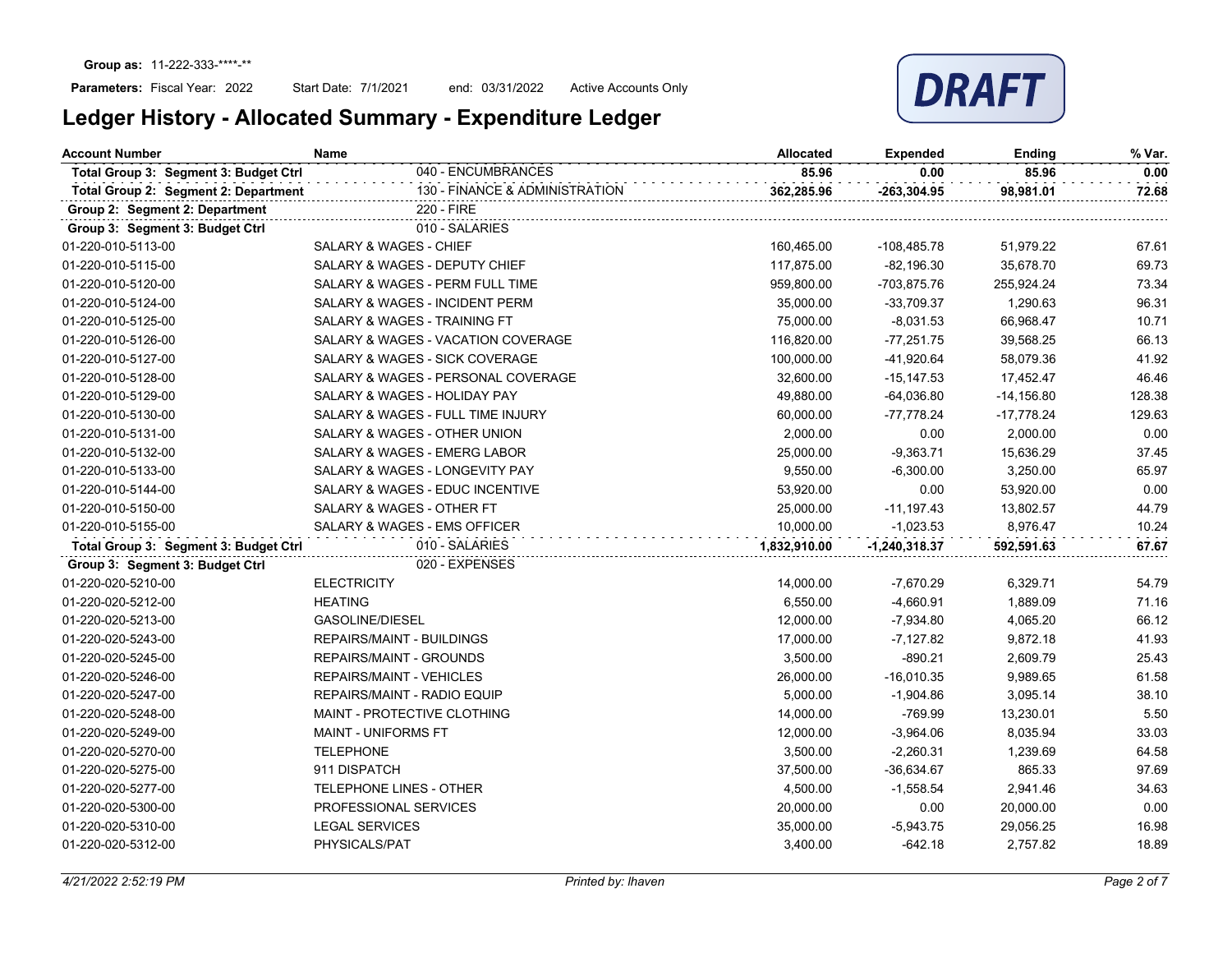

| <b>Account Number</b>                 | <b>Name</b>                                | <b>Allocated</b> | <b>Expended</b> | <b>Ending</b> | % Var. |
|---------------------------------------|--------------------------------------------|------------------|-----------------|---------------|--------|
| 01-220-020-5316-00                    | <b>CMED FEES</b>                           | 4,000.00         | $-2,095.73$     | 1,904.27      | 52.39  |
| 01-220-020-5324-00                    | AMBULANCE BILLING                          | 12,000.00        | $-5,525.61$     | 6,474.39      | 46.05  |
| 01-220-020-5343-00                    | ADMINISTRATIVE EXPENSE                     | 18,000.00        | $-3,578.29$     | 14,421.71     | 19.88  |
| 01-220-020-5420-00                    | <b>OFFICE SUPPLIES</b>                     | 3,500.00         | $-146.94$       | 3,353.06      | 4.20   |
| 01-220-020-5423-00                    | <b>FIRE/RESCUE EQUIPMENT</b>               | 10,000.00        | $-1,572.51$     | 8,427.49      | 15.73  |
| 01-220-020-5424-00                    | <b>BUILDING SUPPLIES</b>                   | 8,000.00         | $-2,543.06$     | 5,456.94      | 31.79  |
| 01-220-020-5427-00                    | AMBULANCE SUPPLIES/EQUIPMENT               | 38,500.00        | $-23,133.72$    | 15,366.28     | 60.09  |
| 01-220-020-5730-00                    | <b>DUES &amp; MEMBERSHIPS</b>              | 2,500.00         | $-1,000.00$     | 1,500.00      | 40.00  |
| 01-220-020-5740-00                    | <b>TRAINING &amp; EDUCATION</b>            | 22.000.00        | $-4.396.00$     | 17,604.00     | 19.98  |
| 01-220-020-5741-00                    | FIRE PREVENTION EDUCATION                  | 1.200.00         | $-278.94$       | 921.06        | 23.25  |
| 01-220-020-5759-00                    | <b>INFORMATION TECHNOLOGIES</b>            | 23,000.00        | $-11,576.73$    | 11,423.27     | 50.33  |
| 01-220-020-5767-00                    | <b>STATE GRANTS - FIRE</b>                 | 0.00             | $-68,092.90$    | $-68,092.90$  | 0.00   |
| 01-220-020-5788-00                    | MISCELLANEOUS EXPENSE                      | 1.000.00         | $-134.32$       | 865.68        | 13.43  |
| Total Group 3: Segment 3: Budget Ctrl | 020 - EXPENSES                             | 357.650.00       | $-222.047.49$   | 135.602.51    | 62.09  |
| Group 3: Segment 3: Budget Ctrl       | 040 - ENCUMBRANCES                         |                  |                 |               |        |
| 01-220-040-5790-21                    | <b>ENCUMBRANCES - FIRE</b>                 | 3,980.92         | $-3,980.92$     | 0.00          | 100.00 |
| Total Group 3: Segment 3: Budget Ctrl | 040 - ENCUMBRANCES                         | 3.980.92         | $-3.980.92$     | 0.00          | 100.00 |
| Total Group 2: Segment 2: Department  | 220 - FIRE                                 | 2,194,540.92     | $-1,466,346.78$ | 728,194.14    | 66.82  |
| Group 2: Segment 2: Department        | 424 - STREET LIGHTING                      |                  |                 |               |        |
| Group 3: Segment 3: Budget Ctrl       | 020 - EXPENSES                             |                  |                 |               |        |
| 01-424-020-5210-00                    | STREET LIGHTS - ELECTRICITY                | 5,100.00         | $-3,677.07$     | 1,422.93      | 72.10  |
| 01-424-020-5240-00                    | <b>STREET LIGHTS - MAINT</b>               | 1,900.00         | $-199.98$       | 1,700.02      | 10.53  |
| Total Group 3: Segment 3: Budget Ctrl | 020 - EXPENSES                             | 7,000.00         | $-3,877.05$     | 3,122.95      | 55.39  |
| Group 3: Segment 3: Budget Ctrl       | 040 - ENCUMBRANCES                         |                  |                 |               |        |
| 01-424-040-5790-21                    | <b>ENCUMBRANCES - STREET LIGHTS</b>        | 593.38           | $-593.38$       | 0.00          | 100.00 |
| Total Group 3: Segment 3: Budget Ctrl | 040 - ENCUMBRANCES                         | 593.38           | $-593.38$       | 0.00          | 100.00 |
| Total Group 2: Segment 2: Department  | 424 - STREET LIGHTING                      | 7.593.38         | -4,470.43       | 3.122.95      | 58.87  |
| Group 2: Segment 2: Department        | <b>450 - WATER</b>                         |                  |                 |               |        |
| Group 3: Segment 3: Budget Ctrl       | 010 - SALARIES                             |                  |                 |               |        |
| 01-450-010-5114-00                    | <b>SALARY &amp; WAGES - SUPERINTENDENT</b> | 109,180.00       | $-76, 134.24$   | 33,045.76     | 69.73  |
| 01-450-010-5120-00                    | SALARY & WAGES - SENIOR & JUNIOR OPERATORS | 175.155.00       | $-116.810.40$   | 58,344.60     | 66.69  |
| 01-450-010-5121-00                    | SALARY & WAGES - OFFICE MANAGER            | 63,994.00        | -44,626.40      | 19.367.60     | 69.74  |
| 01-450-010-5134-00                    | SALARY & WAGES - OT                        | 15,000.00        | $-10,148.90$    | 4,851.10      | 67.66  |
| 01-450-010-5140-00                    | SALARY & WAGES - ON-CALL                   | 11,700.00        | $-8,325.00$     | 3,375.00      | 71.15  |
| Total Group 3: Segment 3: Budget Ctrl | 010 - SALARIES                             | 375,029.00       | -256,044.94     | 118,984.06    | 68.27  |
| Group 3: Segment 3: Budget Ctrl       | 020 - EXPENSES                             |                  |                 |               |        |
| 01-450-020-5210-00                    | <b>ELECTRICITY</b>                         | 75,000.00        | -48,720.18      | 26,279.82     | 64.96  |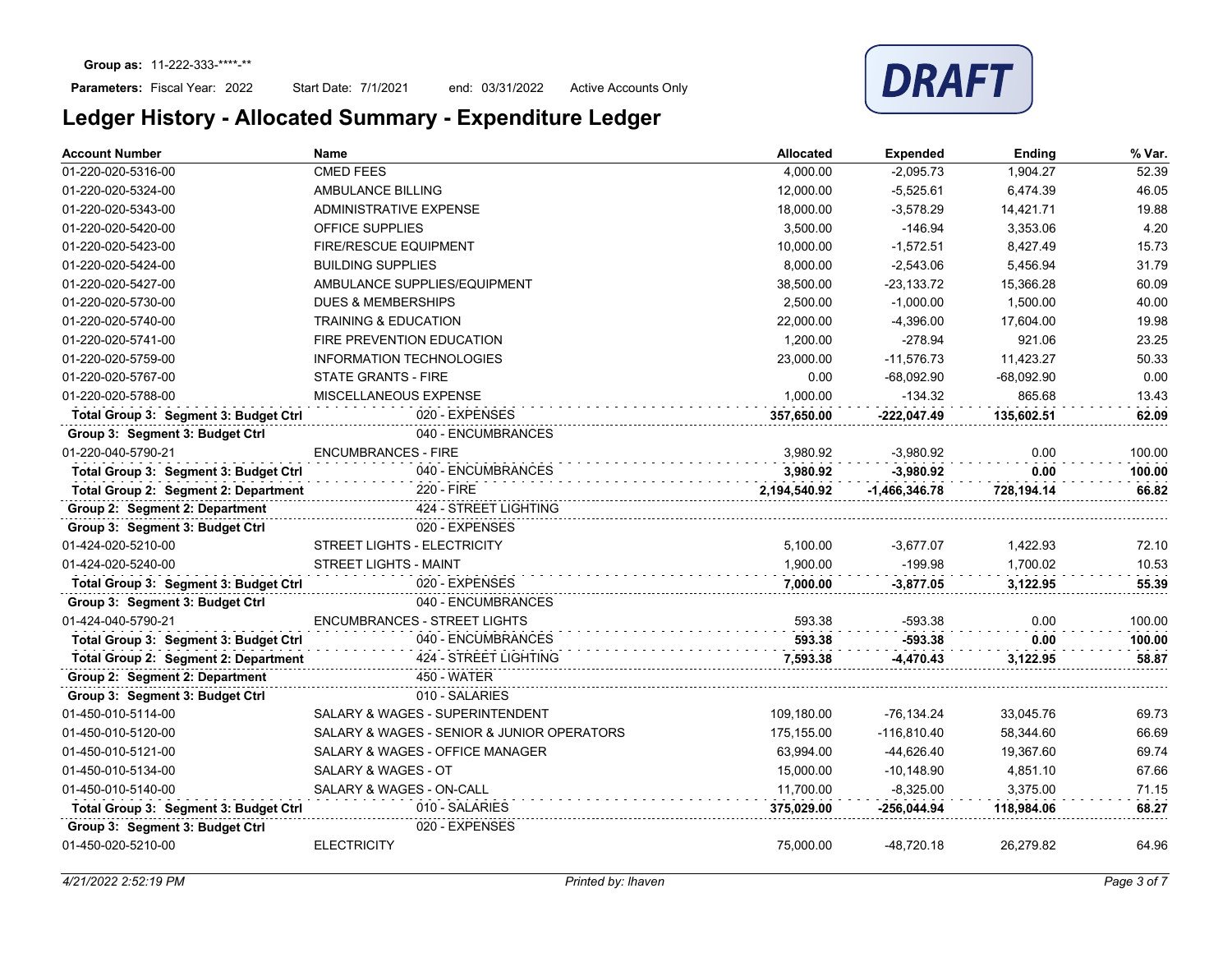## Parameters: Fiscal Year: 2022

Start Date: 7/1/2021 end: 03/31/2022 Active Accounts Only

| <b>Account Number</b>                 | <b>Name</b>                       | <b>Allocated</b> | <b>Expended</b> | Ending       | % Var. |
|---------------------------------------|-----------------------------------|------------------|-----------------|--------------|--------|
| 01-450-020-5212-00                    | <b>HEATING</b>                    | 2,500.00         | $-2,087.43$     | 412.57       | 83.50  |
| 01-450-020-5213-00                    | <b>GASOLINE/DIESEL</b>            | 10,000.00        | $-6,950.83$     | 3,049.17     | 69.51  |
| 01-450-020-5214-00                    | <b>CHEMICALS</b>                  | 25,000.00        | $-12,831.50$    | 12,168.50    | 51.33  |
| 01-450-020-5241-00                    | <b>REPAIRS/MAINT - MAINS</b>      | 13,500.00        | $-27,797.56$    | $-14,297.56$ | 205.91 |
| 01-450-020-5242-00                    | <b>REPAIRS/MAINT - STATIONS</b>   | 40,000.00        | $-35,759.87$    | 4,240.13     | 89.40  |
| 01-450-020-5243-00                    | <b>REPAIRS/MAINT - BUILDINGS</b>  | 5,000.00         | $-383.88$       | 4,616.12     | 7.68   |
| 01-450-020-5244-00                    | <b>REPAIRS/MAINT - TESTING</b>    | 15,000.00        | $-7,477.92$     | 7,522.08     | 49.85  |
| 01-450-020-5245-00                    | <b>REPAIRS/MAINT - GROUNDS</b>    | 8,000.00         | $-3,716.47$     | 4,283.53     | 46.46  |
| 01-450-020-5246-00                    | REPAIRS/MAINT - VEHICLES          | 3,200.00         | $-2,887.95$     | 312.05       | 90.25  |
| 01-450-020-5249-00                    | <b>UNIFORMS</b>                   | 2,000.00         | $-1,187.62$     | 812.38       | 59.38  |
| 01-450-020-5270-00                    | <b>TELEPHONE</b>                  | 3,100.00         | $-2,003.46$     | 1,096.54     | 64.63  |
| 01-450-020-5276-00                    | <b>CONSUMPTION ASSESSMENT</b>     | 2,000.00         | $-1,951.82$     | 48.18        | 97.59  |
| 01-450-020-5311-00                    | <b>ENGINEERING/LEGAL</b>          | 50,000.00        | $-6,436.73$     | 43,563.27    | 12.87  |
| 01-450-020-5340-00                    | <b>LEGAL ADVERTISEMENT</b>        | 5,000.00         | 0.00            | 5,000.00     | 0.00   |
| 01-450-020-5341-00                    | <b>POSTAGE</b>                    | 7,500.00         | $-4,717.81$     | 2,782.19     | 62.90  |
| 01-450-020-5342-00                    | <b>PRINTING</b>                   | 8,000.00         | $-3,122.15$     | 4,877.85     | 39.03  |
| 01-450-020-5420-00                    | OFFICE SUPPLIES                   | 1,000.00         | $-220.04$       | 779.96       | 22.00  |
| 01-450-020-5421-00                    | <b>COMPUTER/COPY EXPENSE</b>      | 8,300.00         | $-3,771.95$     | 4,528.05     | 45.45  |
| 01-450-020-5424-00                    | <b>BUILDING SUPPLIES</b>          | 500.00           | $-431.94$       | 68.06        | 86.39  |
| 01-450-020-5425-00                    | TOOLS/HARDWARE                    | 1,500.00         | $-398.46$       | 1,101.54     | 26.56  |
| 01-450-020-5450-00                    | <b>METER REPLACEMENT</b>          | 10,000.00        | 0.00            | 10,000.00    | 0.00   |
| 01-450-020-5730-00                    | <b>DUES &amp; LICENSES</b>        | 2,650.00         | $-2,822.56$     | $-172.56$    | 106.51 |
| 01-450-020-5740-00                    | TRAINING & EDUCATION              | 6,000.00         | $-1,659.40$     | 4,340.60     | 27.66  |
| 01-450-020-5788-00                    | MISCELLANEOUS EXPENSE             | 1,500.00         | $-475.00$       | 1,025.00     | 31.67  |
| 01-450-020-5789-00                    | SERVICE CONNECTIONS               | 26,000.00        | $-25,357.63$    | 642.37       | 97.53  |
| Total Group 3: Segment 3: Budget Ctrl | 020 - EXPENSES                    | 332,250.00       | $-203, 170.16$  | 129,079.84   | 61.15  |
| Group 3: Segment 3: Budget Ctrl       | 040 - ENCUMBRANCES                |                  |                 |              |        |
| 01-450-040-5790-21                    | <b>ENCUMBRANCES - WATER</b>       | 29,248.85        | $-29,248.85$    | 0.00         | 100.00 |
| Total Group 3: Segment 3: Budget Ctrl | 040 - ENCUMBRANCES                | 29,248.85        | $-29,248.85$    | 0.00         | 100.00 |
| Group 3: Segment 3: Budget Ctrl       | 090 - TRANSFERS                   |                  |                 |              |        |
| 01-450-090-5963-00                    | USDA MAINTENANCE RESERVE TRANSFER | 15,500.00        | $-15,500.00$    | 0.00         | 100.00 |
| Total Group 3: Segment 3: Budget Ctrl | 090 - TRANSFERS                   | 15,500.00        | $-15,500.00$    | 0.00         | 100.00 |
| Total Group 2: Segment 2: Department  | <b>450 - WATER</b>                | 752,027.85       | -503,963.95     | 248,063.90   | 67.01  |
| Group 2: Segment 2: Department        | 490 - FACILITIES MAINTENANCE      |                  |                 |              |        |
| Group 3: Segment 3: Budget Ctrl       | 010 - SALARIES                    |                  |                 |              |        |
| 01-490-010-5160-00                    | SALARY & WAGES - PART TIME        | 3,759.00         | $-3,923.87$     | $-164.87$    | 104.39 |
| Total Group 3: Segment 3: Budget Ctrl | 010 - SALARIES                    | 3,759.00         | $-3,923.87$     | $-164.87$    | 104.39 |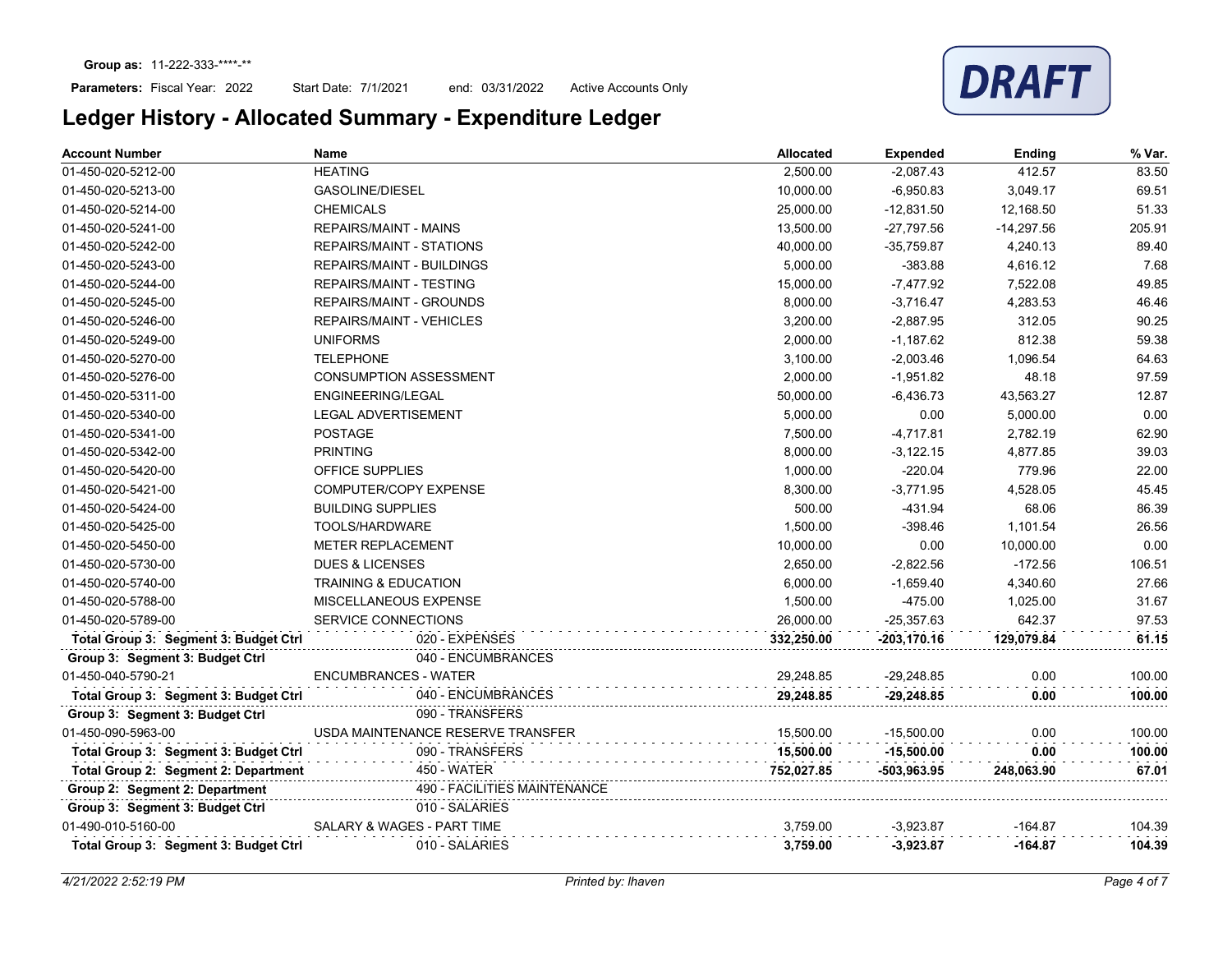

| <b>Account Number</b>                 | Name                                   | <b>Allocated</b> | <b>Expended</b> | <b>Ending</b> | % Var. |
|---------------------------------------|----------------------------------------|------------------|-----------------|---------------|--------|
| Group 3: Segment 3: Budget Ctrl       | 020 - EXPENSES                         |                  |                 |               |        |
| 01-490-020-5210-00                    | <b>ELECTRICITY</b>                     | 2,000.00         | $-960.79$       | 1,039.21      | 48.04  |
| 01-490-020-5211-00                    | <b>WATER</b>                           | 400.00           | $-123.00$       | 277.00        | 30.75  |
| 01-490-020-5212-00                    | <b>HEAT - OIL/GAS</b>                  | 2.400.00         | $-1,934.55$     | 465.45        | 80.61  |
| 01-490-020-5243-00                    | <b>REPAIRS/MAINT - BUILDINGS</b>       | 7,000.00         | $-577.20$       | 6,422.80      | 8.25   |
| 01-490-020-5245-00                    | <b>REPAIRS/MAINT - GROUNDS</b>         | 5,000.00         | $-4,902.72$     | 97.28         | 98.05  |
| 01-490-020-5251-00                    | <b>REPAIRS/MAINT - HVAC</b>            | 500.00           | $-1,168.30$     | $-668.30$     | 233.66 |
| 01-490-020-5270-00                    | <b>TELEPHONE &amp; INTERNET</b>        | 1,700.00         | $-1,258.29$     | 441.71        | 74.02  |
| 01-490-020-5273-00                    | <b>ALARM SERVICE</b>                   | 425.00           | $-725.00$       | $-300.00$     | 170.59 |
| 01-490-020-5424-00                    | <b>BUILDING SUPPLIES</b>               | 200.00           | $-71.20$        | 128.80        | 35.60  |
| 01-490-020-5426-00                    | <b>CUSTODIAL SUPPLIES</b>              | 300.00           | 0.00            | 300.00        | 0.00   |
| 01-490-020-5788-00                    | MISCELLANEOUS EXPENSE                  | 100.00           | $-1.67$         | 98.33         | 1.67   |
| Total Group 3: Segment 3: Budget Ctrl | 020 - EXPENSES                         | 20,025.00        | $-11,722.72$    | 8,302.28      | 58.54  |
| Group 3: Segment 3: Budget Ctrl       | 040 - ENCUMBRANCES                     |                  |                 |               |        |
| 01-490-040-5790-21                    | <b>ENCUMBRANCES - PUBLIC BUILDINGS</b> | 279.00           | $-279.00$       | 0.00          | 100.00 |
| Total Group 3: Segment 3: Budget Ctrl | 040 - ENCUMBRANCES                     | 279.00           | $-279.00$       | 0.00          | 100.00 |
| Total Group 2: Segment 2: Department  | 490 - FACILITIES MAINTENANCE           | 24,063.00        | $-15,925.59$    | 8,137.41      | 66.18  |
| Group 2: Segment 2: Department        | 610 - PUBLIC LIBRARY                   |                  |                 |               |        |
| Group 3: Segment 3: Budget Ctrl       | 020 - EXPENSES                         |                  |                 |               |        |
| 01-610-020-5766-00                    | <b>LIBRARY FUNDING</b>                 | 24,255.00        | $-24,255.00$    | 0.00          | 100.00 |
| Total Group 3: Segment 3: Budget Ctrl | 020 - EXPENSES                         | 24,255.00        | $-24,255.00$    | 0.00          | 100.00 |
| Total Group 2: Segment 2: Department  | 610 - PUBLIC LIBRARY                   | 24,255.00        | $-24,255.00$    | 0.00          | 100.00 |
| Group 2: Segment 2: Department        | 710 - DEBT SERVICE                     |                  |                 |               |        |
| Group 3: Segment 3: Budget Ctrl       | 020 - EXPENSES                         |                  |                 |               |        |
| 01-710-020-5910-00                    | <b>LONG TERM DEBT - PRINCIPAL</b>      | 0.00             | 0.00            | 0.00          | 0.00   |
| 01-710-020-5911-00                    | LONG TERM DEBT-PRINCIPAL -USDA         | 52,632.00        | $-52,632.00$    | 0.00          | 100.00 |
| 01-710-020-5912-00                    | LONG TERM DEBT - PRINCIPAL (new note)  | 230,000.00       | $-230,000.00$   | 0.00          | 100.00 |
| 01-710-020-5915-00                    | <b>LONG TERM DEBT - INTEREST</b>       | 73,000.00        | $-72,900.00$    | 100.00        | 99.86  |
| 01-710-020-5916-00                    | LONG TERM DEBT-INTEREST - USDA         | 40,263.00        | $-40,263.12$    | $-0.12$       | 100.00 |
| 01-710-020-5920-00                    | SHORT-TERM DEBT - PRINCIPAL            | 0.00             | 0.00            | 0.00          | 0.00   |
| 01-710-020-5925-00                    | <b>SHORT TERM INTEREST - NOTES</b>     | 0.00             | 0.00            | 0.00          | 0.00   |
| 01-710-020-5926-00                    | SHORT TERM INTEREST - ABATEMENTS       | 50.00            | 0.00            | 50.00         | 0.00   |
| Total Group 3: Segment 3: Budget Ctrl | 020 - EXPENSES                         | 395,945.00       | $-395,795.12$   | 149.88        | 99.96  |
| Total Group 2: Segment 2: Department  | 710 - DEBT SERVICE                     | 395,945.00       | $-395,795.12$   | 149.88        | 99.96  |
| Group 2: Segment 2: Department        | 910 - EMPLOYEE BENEFITS                |                  |                 |               |        |
| Group 3: Segment 3: Budget Ctrl       | 020 - EXPENSES                         |                  |                 |               |        |
| 01-910-020-5753-00                    | <b>INSURANCE - HEALTH</b>              | 323,000.00       | -198,204.94     | 124,795.06    | 61.36  |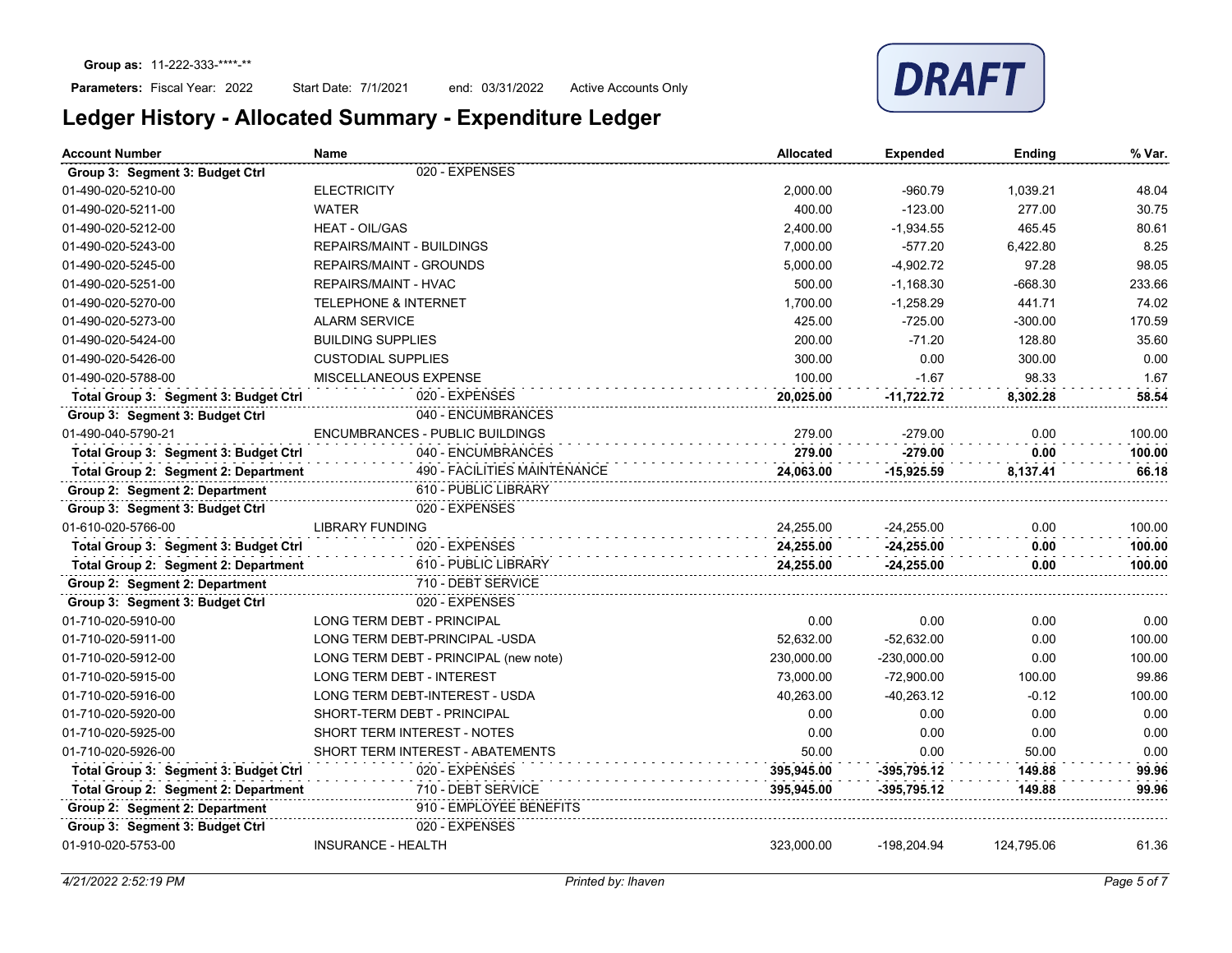

| <b>Account Number</b>                 | <b>Name</b>                               | <b>Allocated</b> | <b>Expended</b> | <b>Ending</b> | % Var. |
|---------------------------------------|-------------------------------------------|------------------|-----------------|---------------|--------|
| 01-910-020-5754-00                    | <b>INSURANCE - LIFE</b>                   | 500.00           | $-287.60$       | 212.40        | 57.52  |
| 01-910-020-5755-00                    | <b>INSURANCE - DENTAL</b>                 | 19,500.00        | $-10,586.61$    | 8,913.39      | 54.29  |
| 01-910-020-5756-00                    | MEDICAL INSURANCE OPTION PAYMENT          | 42,530.00        | $-34,320.30$    | 8,209.70      | 80.70  |
| 01-910-020-5760-00                    | RETIREMENT ASSESSMENT                     | 322,870.00       | -322,863.00     | 7.00          | 100.00 |
| Total Group 3: Segment 3: Budget Ctrl | 020 - EXPENSES                            | 708,400.00       | $-566, 262.45$  | 142,137.55    | 79.94  |
| Total Group 2: Segment 2: Department  | 910 - EMPLOYEE BENEFITS                   | 708,400.00       | -566,262.45     | 142,137.55    | 79.94  |
| Group 2: Segment 2: Department        | 990 - District                            |                  |                 |               |        |
| Group 3: Segment 3: Budget Ctrl       | 090 - TRANSFERS                           |                  |                 |               |        |
| 01-990-090-5962-00                    | TRANSFER TO STABILIZATION FUND            | 35,000.00        | $-35,000.00$    | 0.00          | 100.00 |
| 01-990-090-5965-00                    | TRANSFER TO OPEB TRUST FUND               | 239,600.00       | $-239,600.00$   | 0.00          | 100.00 |
| 01-990-090-5969-00                    | TRANSFER TO WATER DEPT STABILIZATION FUND | 45.960.00        | -45.960.00      | 0.00          | 100.00 |
| Total Group 3: Segment 3: Budget Ctrl | 090 - TRANSFERS                           | 320.560.00       | $-320,560.00$   | 0.00          | 100.00 |
| Total Group 2: Segment 2: Department  | 990 - District                            | 320.560.00       | $-320,560.00$   | 0.00          | 100.00 |
| Total Group 1: Segment 1: Fund        | Code: 01 - GENERAL FUND                   | 4,834,671.11     | $-3,560,884.27$ | 1,273,786.84  | 73.65  |
| Group 1: Segment 1: Fund              | Code: 30 - CAPITAL PROJECTS FUND          |                  |                 |               |        |
| Group 2: Segment 2: Department        | 220 - FIRE                                |                  |                 |               |        |
| Group 3: Segment 3: Budget Ctrl       | 020 - EXPENSES                            |                  |                 |               |        |
| 30-220-020-5860-22                    | VEHICLE FOR DEPUTY CHIEF                  | 48,000.00        | 0.00            | 48,000.00     | 0.00   |
| Total Group 3: Segment 3: Budget Ctrl | 020 - EXPENSES                            | 48,000.00        | 0.00            | 48,000.00     | 0.00   |
| Group 3: Segment 3: Budget Ctrl       | 203 - FIRE REHAB                          |                  |                 |               |        |
| 30-220-203-5831-20                    | <b>FIRE STATION REPAIRS</b>               | 40,694.70        | $-22,457.10$    | 18,237.60     | 55.18  |
| Total Group 3: Segment 3: Budget Ctrl | 203 - FIRE REHAB                          | 40,694.70        | $-22,457.10$    | 18,237.60     | 55.18  |
| Total Group 2: Segment 2: Department  | 220 - FIRE                                | 88,694.70        | $-22,457.10$    | 66,237.60     | 25.32  |
| Group 2: Segment 2: Department        | 450 - WATER                               |                  |                 |               |        |
| Group 3: Segment 3: Budget Ctrl       | 404 - 20-11 WATER SECURITY SYSTEM         |                  |                 |               |        |
| 30-450-404-5832-00                    | <b>USDA EXPENDITURES</b>                  | 0.00             | $-275.00$       | $-275.00$     | 0.00   |
| 30-450-404-5851-19                    | WATER DEPT SECURITY SYSTEM                | 42,975.00        | $-8,445.18$     | 34,529.82     | 19.65  |
| Total Group 3: Segment 3: Budget Ctrl | 404 - 20-11 WATER SECURITY SYSTEM         | 42,975.00        | $-8,720.18$     | 34,254.82     | 20.29  |
| Group 3: Segment 3: Budget Ctrl       | 410 - 10-15 WATER TANKS                   |                  |                 |               |        |
| 30-450-410-5830-15                    | <b>WATER TANK</b>                         | 312.634.00       | 0.00            | 312,634.00    | 0.00   |
| Total Group 3: Segment 3: Budget Ctrl | 410 - 10-15 WATER TANKS                   | 312,634.00       | 0.00            | 312,634.00    | 0.00   |
| Total Group 2: Segment 2: Department  | <b>450 - WATER</b>                        | 355,609.00       | $-8,720.18$     | 346,888.82    | 2.45   |
| Group 2: Segment 2: Department        | 490 - FACILITIES MAINTENANCE              |                  |                 |               |        |
| Group 3: Segment 3: Budget Ctrl       | 020 - EXPENSES                            |                  |                 |               |        |
| 30-490-020-5241-18                    | <b>SPACE REVIEW</b>                       | 42,687.00        | 0.00            | 42.687.00     | 0.00   |
| 30-490-020-5241-22                    | USE DETERMINATION - SCHOOL PROPERTY       | $-207,500.00$    | 0.00            | $-207,500.00$ | 0.00   |
| 30-490-020-5243-22                    | ACQUISITION & MAINT - SCHOOL PROPERTY     | $-45,000.00$     | 0.00            | $-45,000.00$  | 0.00   |